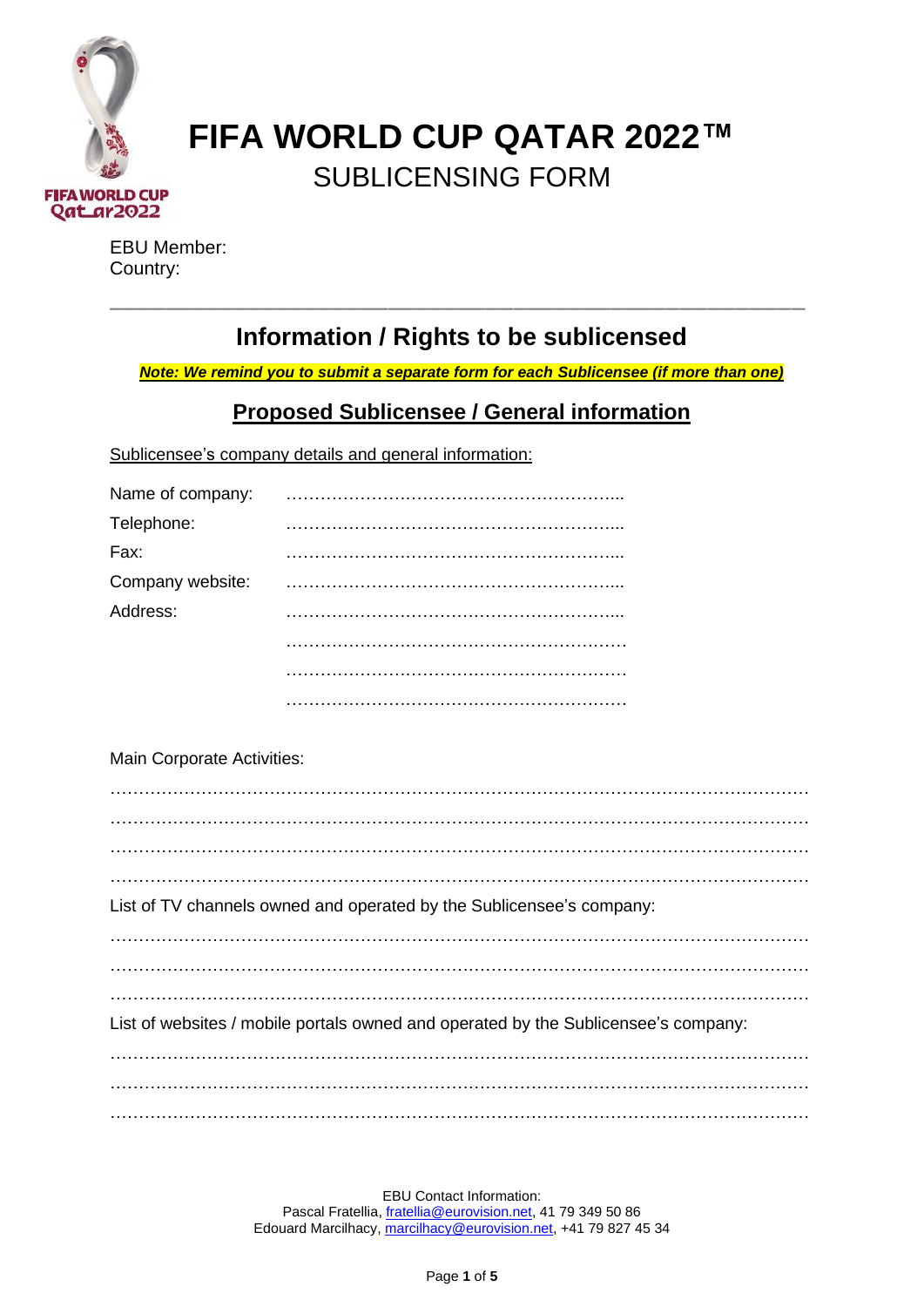

Please give a list of the Sublicensee's company past experience and how it proposes to ensure the best possible **exposure, coverage and promotion** for the FIFA World Cup 2022™:

…………………………………………………………………………………………………………… …………………………………………………………………………………………………………… . The contract of the contract of the contract of the contract of the contract of the contract of the contract of the contract of the contract of the contract of the contract of the contract of the contract of the contrac ……………………………………………………………………………………………………………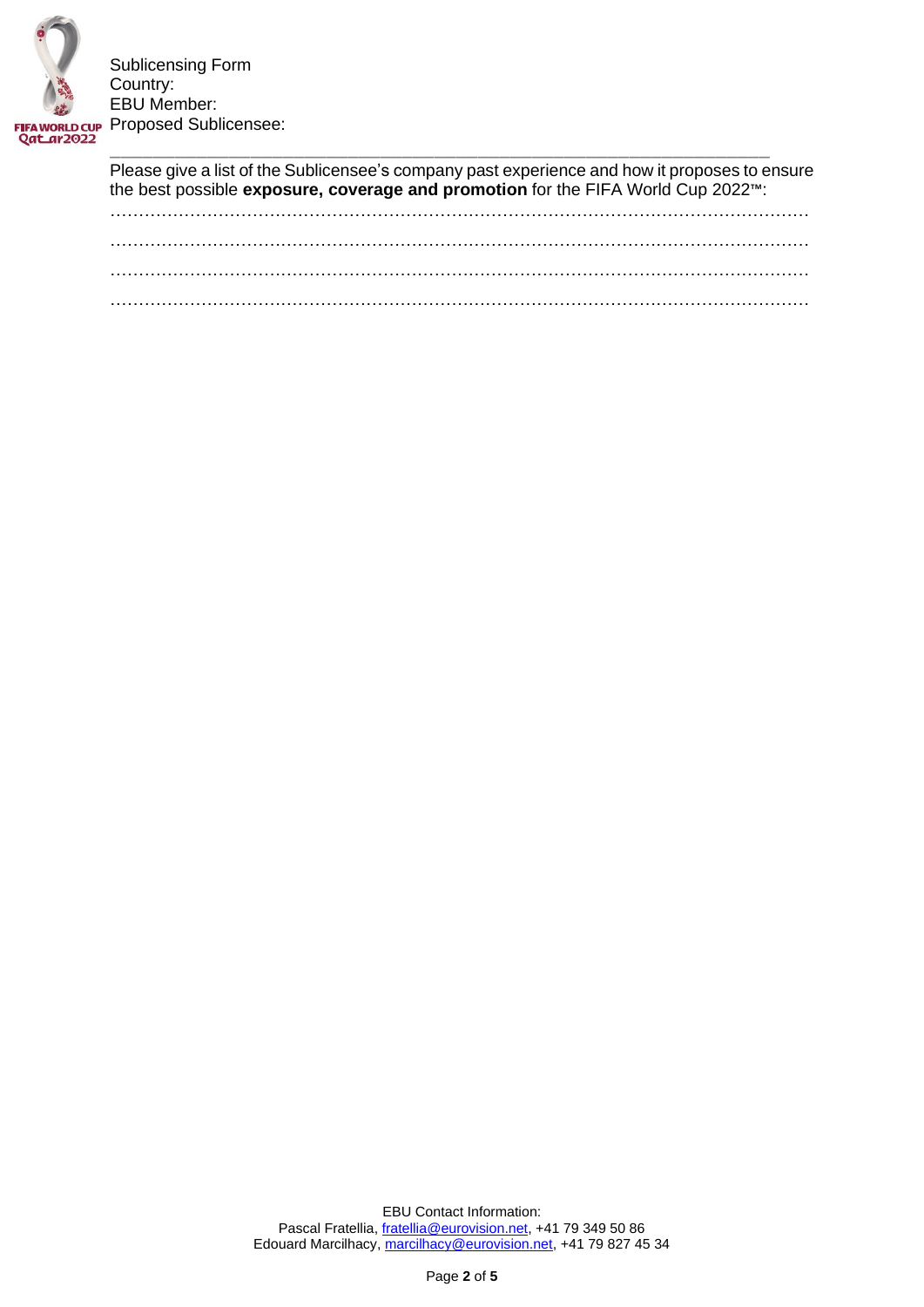

## **Proposed Sublicensee / Contact details**

#### Contact details: Main Contact for Rights Acquisitions:

| First name:   |  |
|---------------|--|
| Last name:    |  |
| Job title:    |  |
| Tel (direct): |  |
| Mobile:       |  |
| Email:        |  |
|               |  |

#### Contact details: Main Contact for Legal matters:

| First name:   |  |
|---------------|--|
| Last name:    |  |
| Job title:    |  |
| Tel (direct): |  |
| Mobile:       |  |
| Email:        |  |

#### Contact details: Main Contact for all operational matters: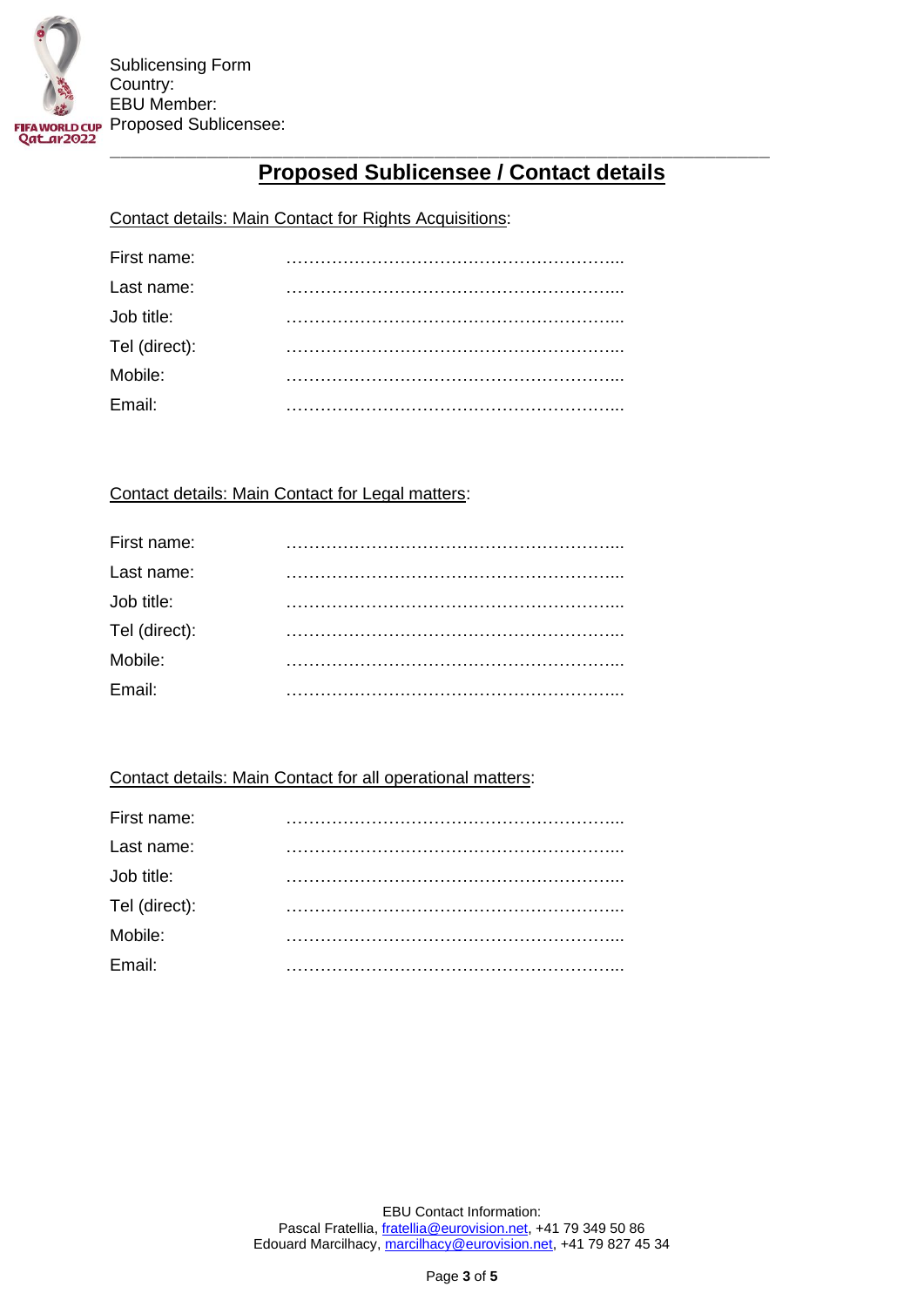

## **Proposed Sublicensee – Television activities**

|                                                                              |                          |          |             |           | (if more than one channel, please complete one page per channel)                          |  |
|------------------------------------------------------------------------------|--------------------------|----------|-------------|-----------|-------------------------------------------------------------------------------------------|--|
| Designated channel for the use of FIFA World Cup 2022™ Rights:               |                          |          |             |           |                                                                                           |  |
|                                                                              |                          |          |             |           |                                                                                           |  |
|                                                                              |                          |          |             |           |                                                                                           |  |
|                                                                              |                          |          |             |           |                                                                                           |  |
|                                                                              |                          |          |             |           |                                                                                           |  |
|                                                                              |                          |          |             |           | Average market share: (2019) (2020) (2021)                                                |  |
| Pay TV channel:                                                              | Yes $\Box$               |          |             | No.       | $\Box$                                                                                    |  |
| If yes, how many subscribers:                                                |                          |          |             |           |                                                                                           |  |
| Payment mechanism (please describe):                                         |                          |          |             |           |                                                                                           |  |
|                                                                              |                          |          |             |           |                                                                                           |  |
| Free TV channel: Yes □                                                       |                          |          |             | No        | $\Box$                                                                                    |  |
|                                                                              |                          |          |             |           |                                                                                           |  |
| Nationwide coverage/Households (%):                                          |                          |          |             |           |                                                                                           |  |
|                                                                              |                          |          |             |           |                                                                                           |  |
| Type of channel:                                                             |                          |          |             |           |                                                                                           |  |
| General interest:                                                            | Yes $\Box$               |          |             | <b>No</b> | $\Box$                                                                                    |  |
|                                                                              |                          |          |             |           |                                                                                           |  |
| Thematic:                                                                    | Yes $\Box$               |          |             | No        | $\Box$                                                                                    |  |
| If yes, please give brief description of activities and type of programming: |                          |          |             |           |                                                                                           |  |
|                                                                              |                          |          |             |           |                                                                                           |  |
| <b>Football properties:</b>                                                  |                          |          |             |           |                                                                                           |  |
| Please list football properties exploited on Sublicensee's channels:         |                          |          |             |           |                                                                                           |  |
|                                                                              |                          |          |             |           |                                                                                           |  |
| <b>Type of distribution:</b>                                                 |                          |          |             |           |                                                                                           |  |
| Cable:                                                                       | Yes $\Box$               | No       | □           |           |                                                                                           |  |
| Terrestrial:                                                                 | Yes $\Box$               | No       | □           |           |                                                                                           |  |
| Satellite:                                                                   | Yes $\Box$<br>Yes $\Box$ | No.      | □           |           |                                                                                           |  |
| Internet:<br>Mobile:                                                         | Yes $\Box$               | No<br>No | $\Box$<br>□ |           | (please complete section in the next page)<br>(please complete section Mobile activities) |  |
| Other:                                                                       |                          |          |             |           |                                                                                           |  |